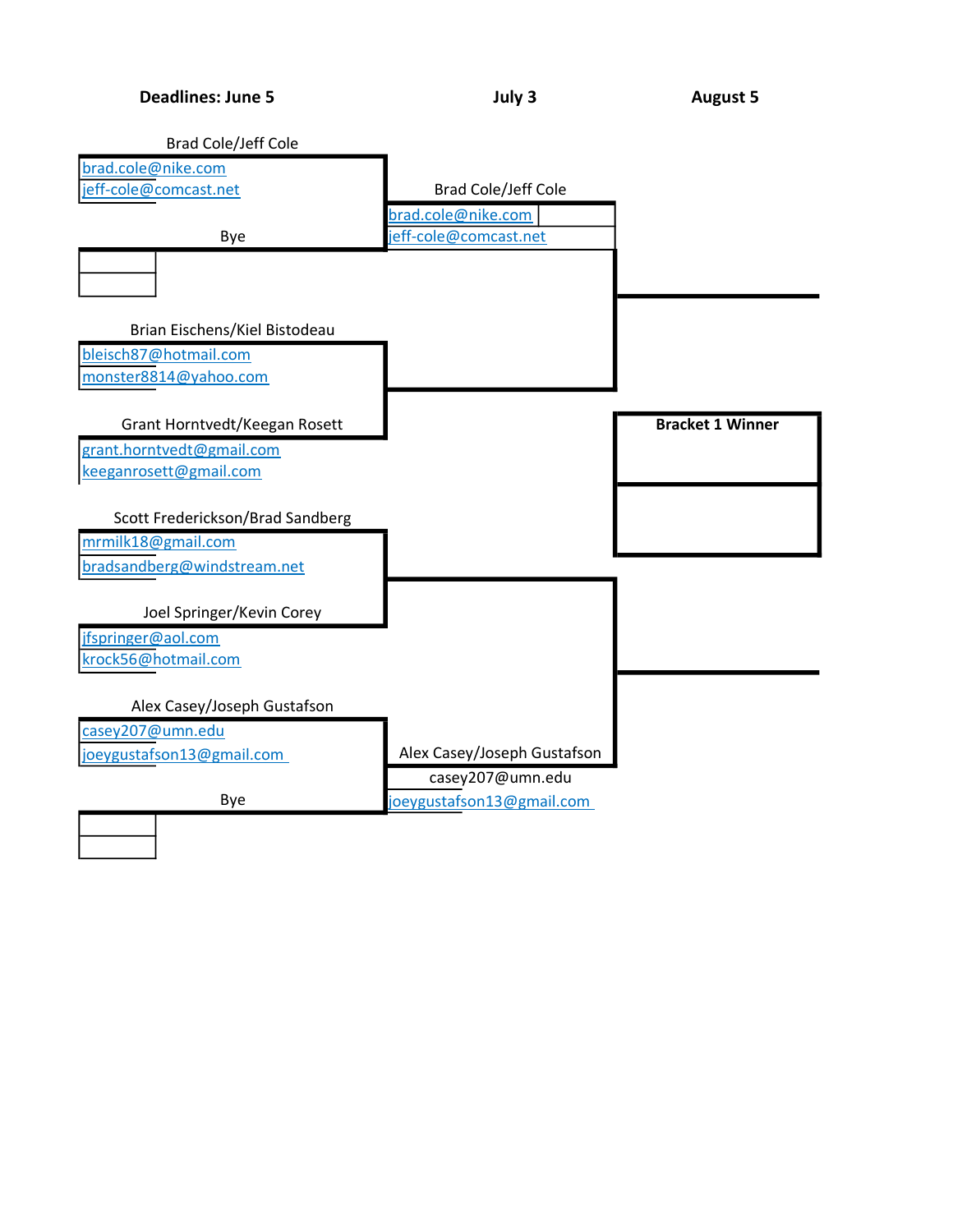| <b>Deadlines: June 5</b> |  |  |  |
|--------------------------|--|--|--|
|--------------------------|--|--|--|

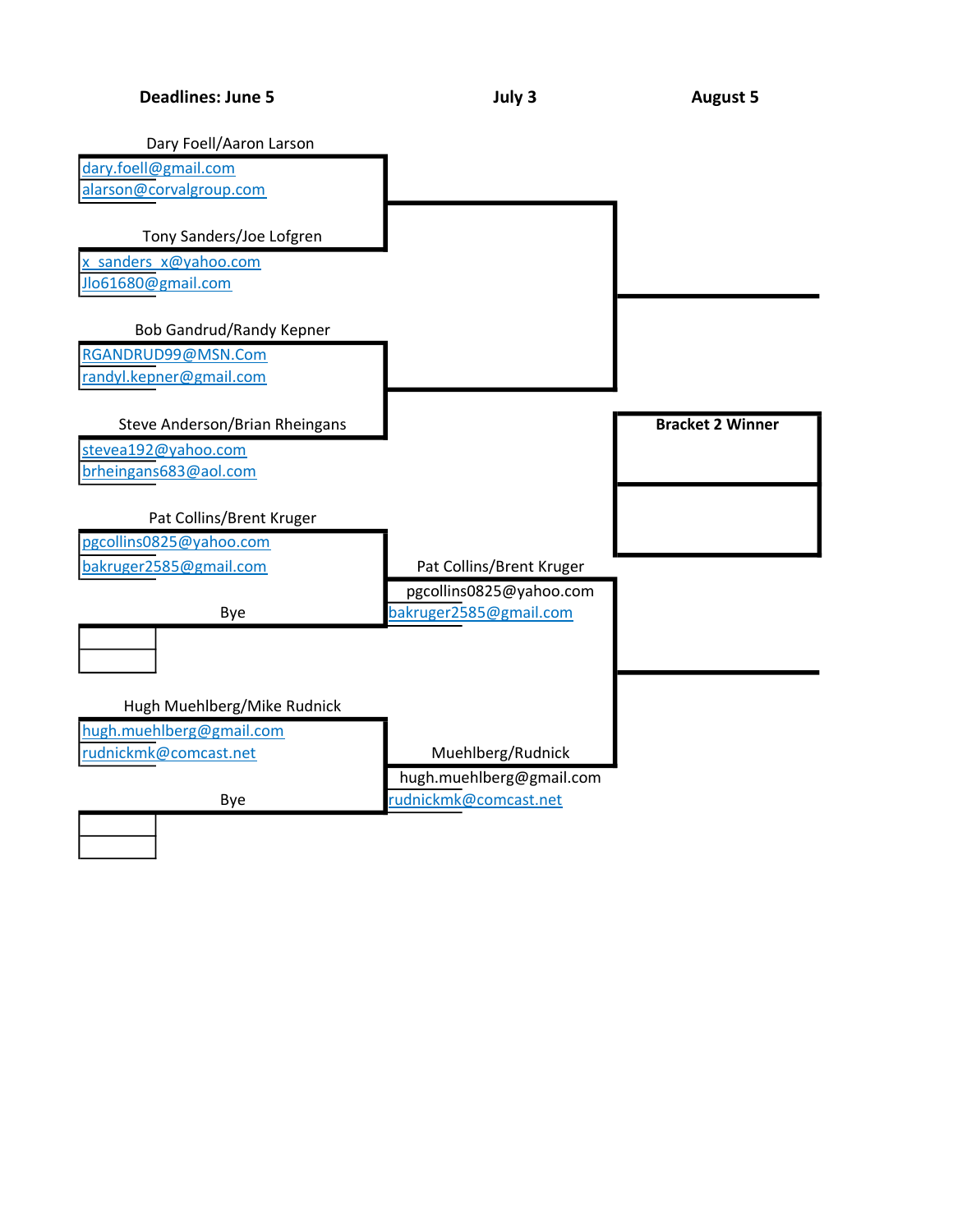

brucegill70@gmail.com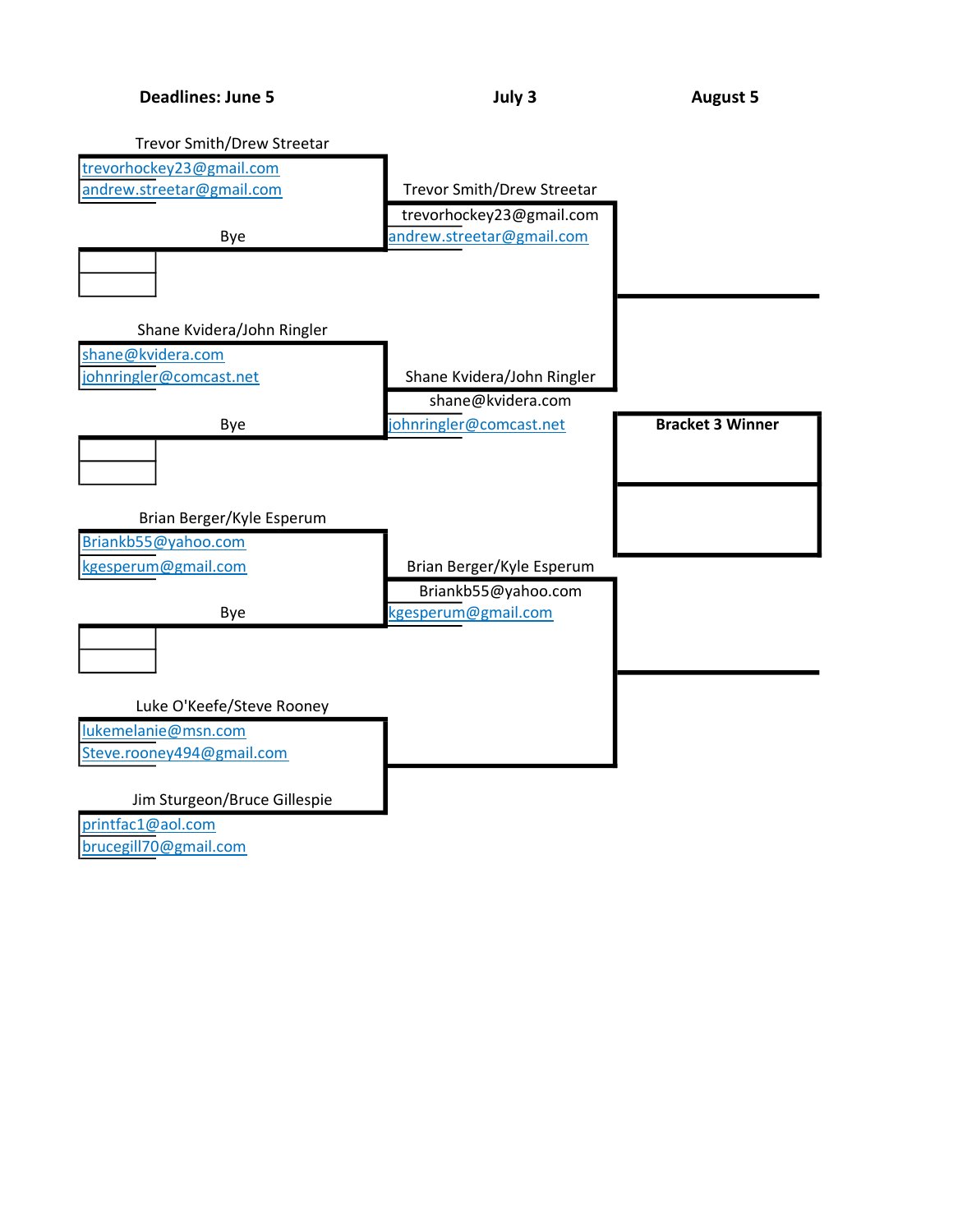Deadlines: June 5 **Deadlines: July 3** August 5

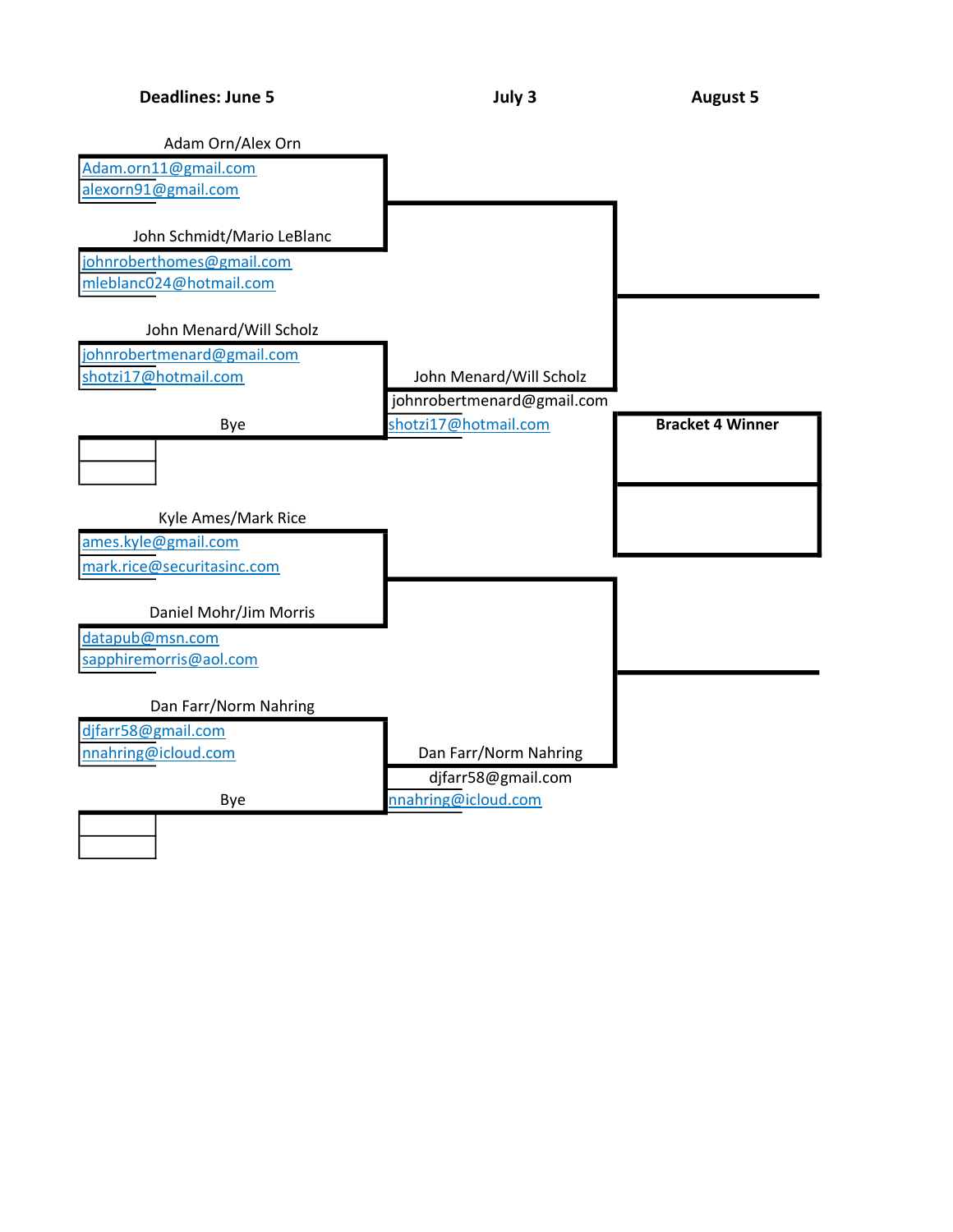| <b>Deadlines: June 5</b> |  |  |  |
|--------------------------|--|--|--|
|--------------------------|--|--|--|

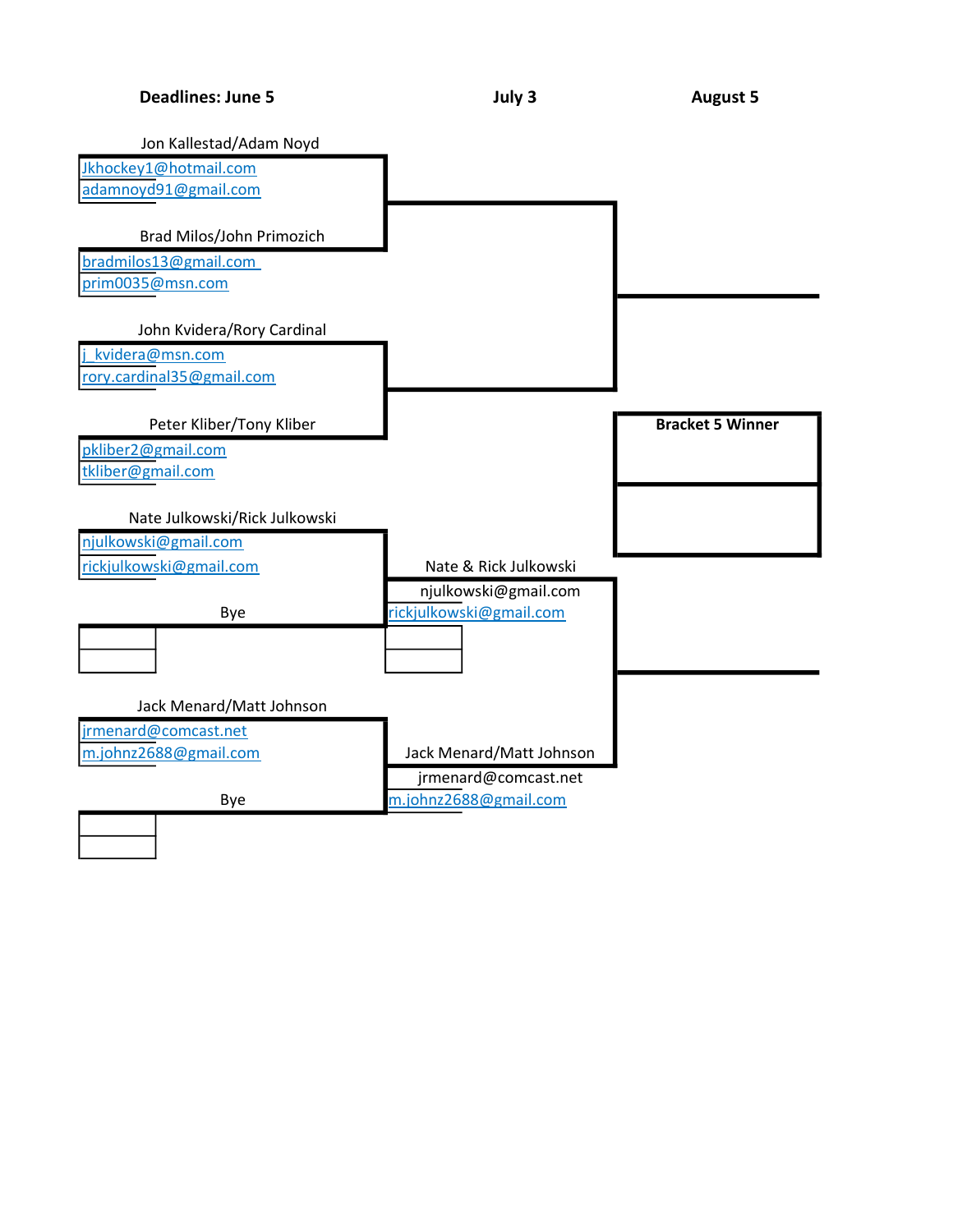

arsorny@outlook.com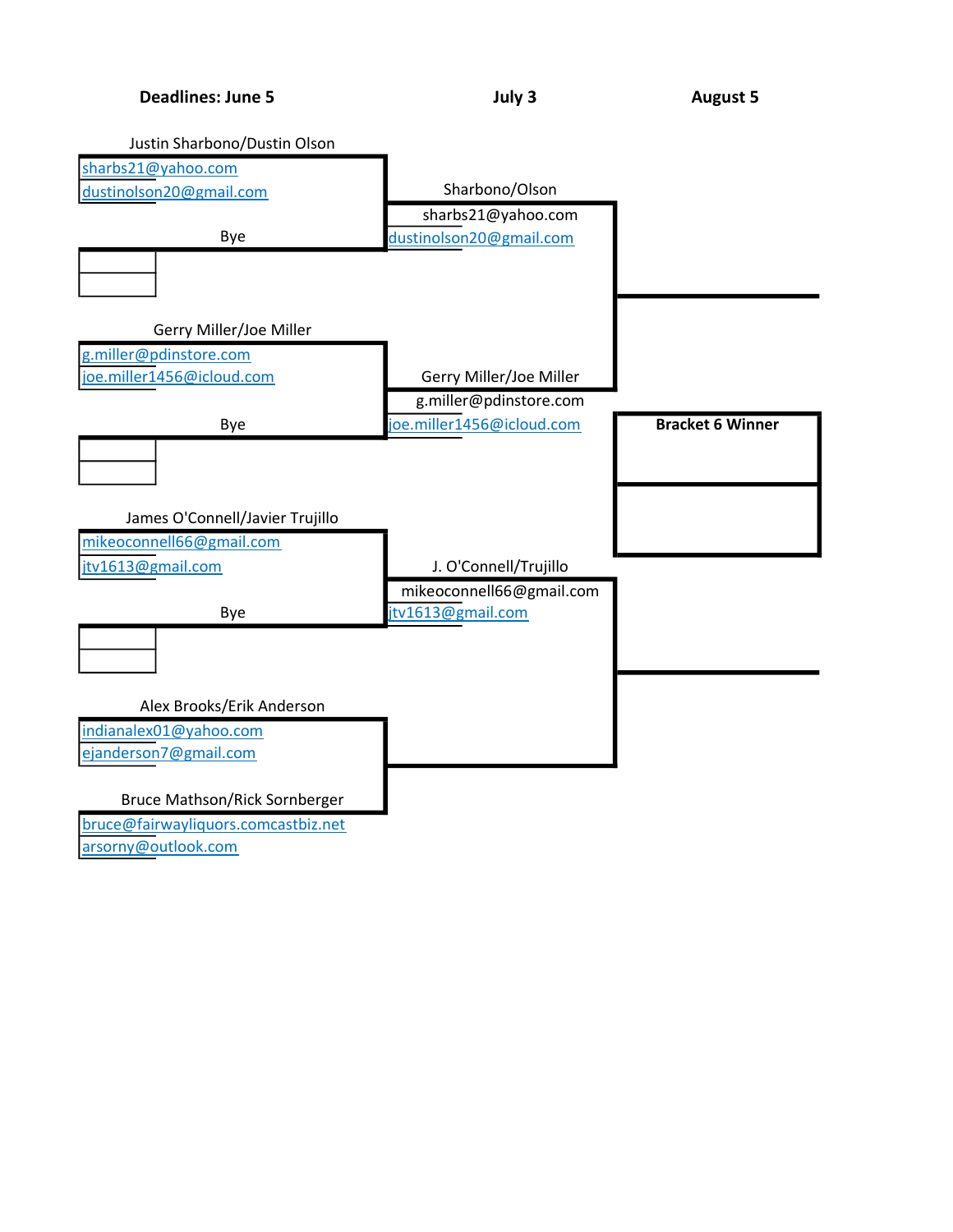

lauer1003@gmail.com